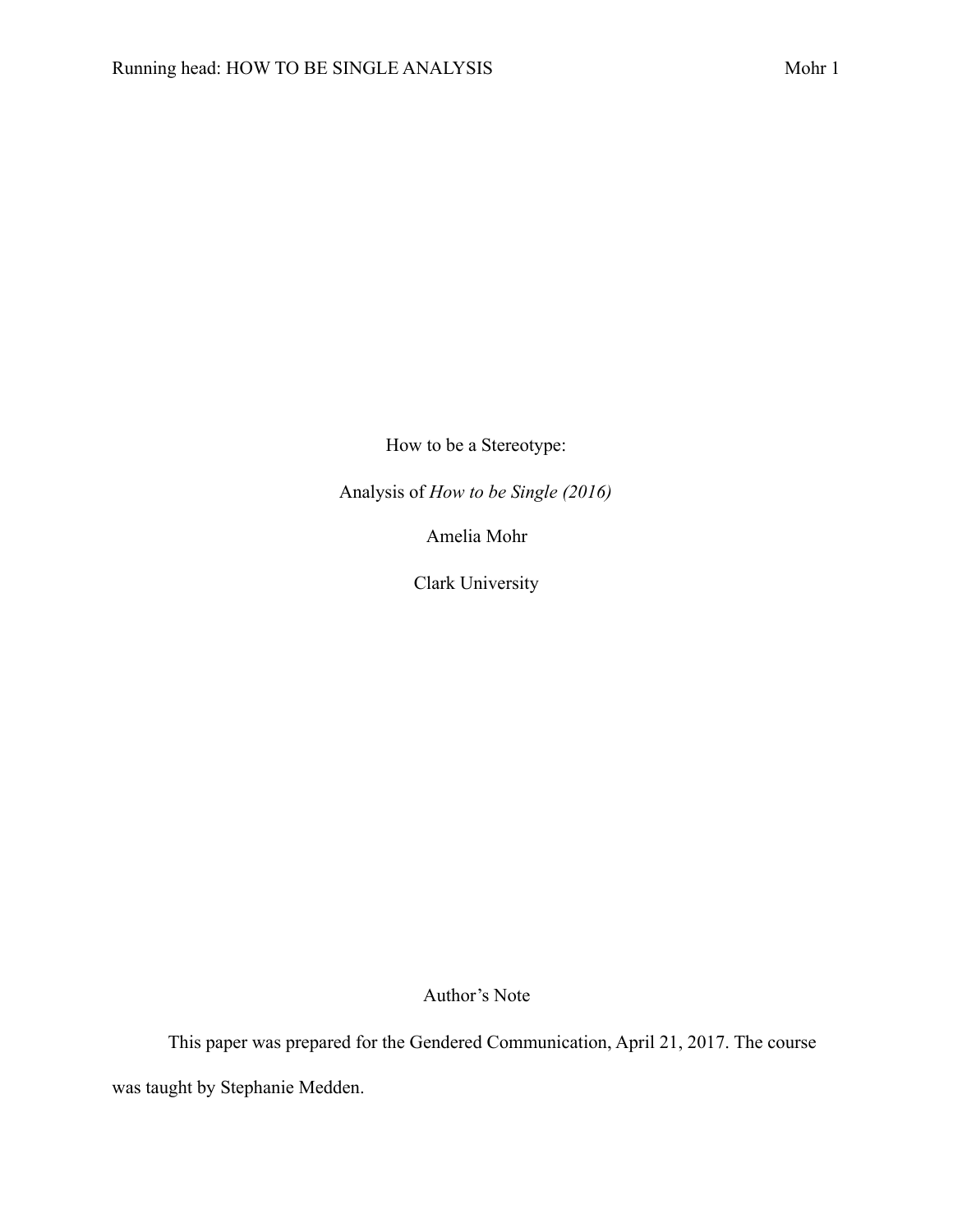## Abstract

Stereotypes are a staple in comedic films because they allow for more focus on jokes than on character identity. *How to be Single* (New Line Cinema, 2016) is no exception to the romantic comedy tropes, clichés, and stereotypes. Alice represents the "innocent girl", Meg the "spinster", Lucy the "shrewish wife", and Robin the "manic pixie dream girl". Even so, it is more progressive than other films of the genre because the characters prove to be somewhat more complex than their initial stereotypical categorization and break the romantic comedy formula.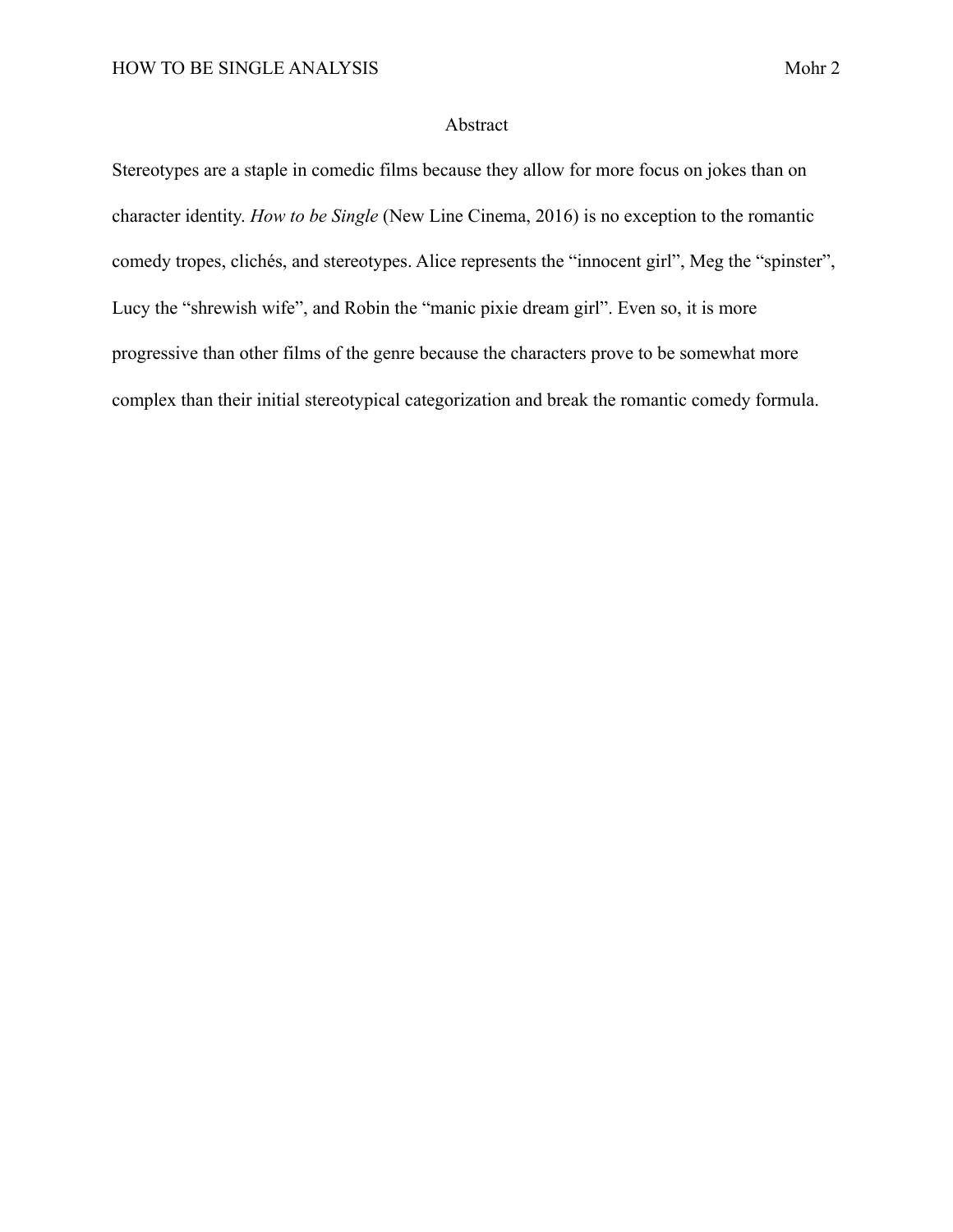How to be a Stereotype: Analysis of *How to be Single (2016)*

 Each year around Valentine's Day, Hollywood releases a film featuring big name actors and actresses who embark on an adventure full of enough romance and comedy to satisfy singles and couples rushing the theaters. In 2016, *How to be Single* (New Line Cinema) became one of the latest additions to the romantic comedy genre. Romantic comedies are rarely hallmark models of progressive gender stereotypes. They tend to focus on white, heterosexual relationships in which two fairly equal protagonists overcome all obstacles for love (McDonald, 2007). *How to be Single* follows a group of young adults in New York City as they navigate love and relationships. Although the main characters in the film fall into common gendered stereotypes, each character breaks the stereotype in a different form, resulting in a somewhat more progressive film than most peers of the genre.

*How to be Single* centers around four young women living in New York and some of the men that are significant parts of their lives (Ditter, 2016). The plot primarily focuses on Alice (Dakota Johnson), who begins the film by moving to New York after breaking up with her fouryear-long college boyfriend Josh (Nicholas Braun) because she wants time to learn how to live alone. She befriends Robin (Rebel Wilson), a loud party-loving, alcohol-loving, one-night-standevery-night kind of girl. Occasionally Alice spends time with her older sister Meg (Leslie Mann), who is a baby doctor, single, and career-focused and decides to finally have her own baby through a sperm donor. The film also introduces Lucy (Alison Brie), a woman intent on finding her husband and spends countless time with online dating sites to find her true match. Lucy often sits in the bar below her apartment to peruse dating sites and connects with the bartender Tom (Anders Holm). Tom is a man who has no plans to settle down and often makes fun of the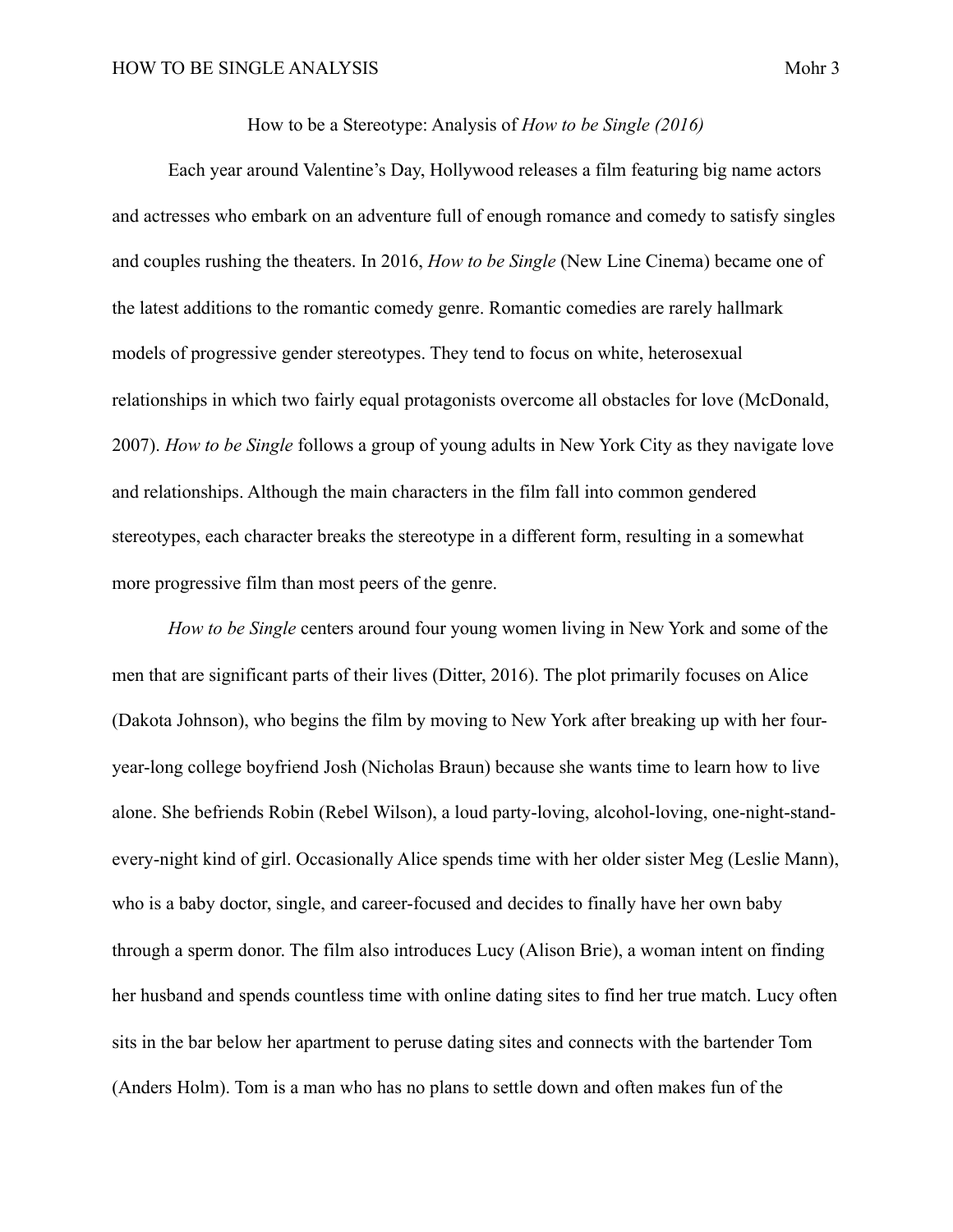intensity of Lucy's search for her husband. The rest of the film follows the adventures of each of these characters. Alice has one night stands, dates a single dad named David (Damon Wayans Jr.) for several months, tries to get back together with Josh, and eventually realizes she needs time to be single and not conform her identity to whatever man she is dating. Robin continues to enjoy being single for the whole film. Meg meets a younger man named Ken (Jake Lacy) and they fall in love despite her fear of being in a relationship. Tom falls in love with Lucy, but Lucy meets a man offline named George after having a breakdown in a bookstore; she marries George and giggles at Tom's confession of love. The film details the journey of each of these woman as they define how they choose to be single or how they choose a relationship.

 Every character in the film is distinct and different, but they all conform to popular gender stereotypes. The females are particularly oriented in stereotypes, perhaps due to the plot focusing on the women. These female stereotypes help audiences understand the identity of these characters quickly. Comedy is a genre that is especially fond of using stereotypes because it allows for more time to focus on jokes rather than defining character identity (Kan, 2004). *How to be Single* is no exception to the romantic comedy tropes, clichés, and stereotypes. However, it is more progressive than other films of the genre because the characters prove to be somewhat more complex than their initial stereotypical categorization.

 Alice, the main protagonist, represents the "innocent girl" stereotype by naively thinking she could briefly break-up with her boyfriend and then they could get back together (Medden, 2017). She is also the innocent girl in that she must be taught how to be a single woman in New York. Learning how to be a proper single women often involves conforming to larger gender stereotypes. In one of these instructional moments, she and Robin go to a bar, and Robin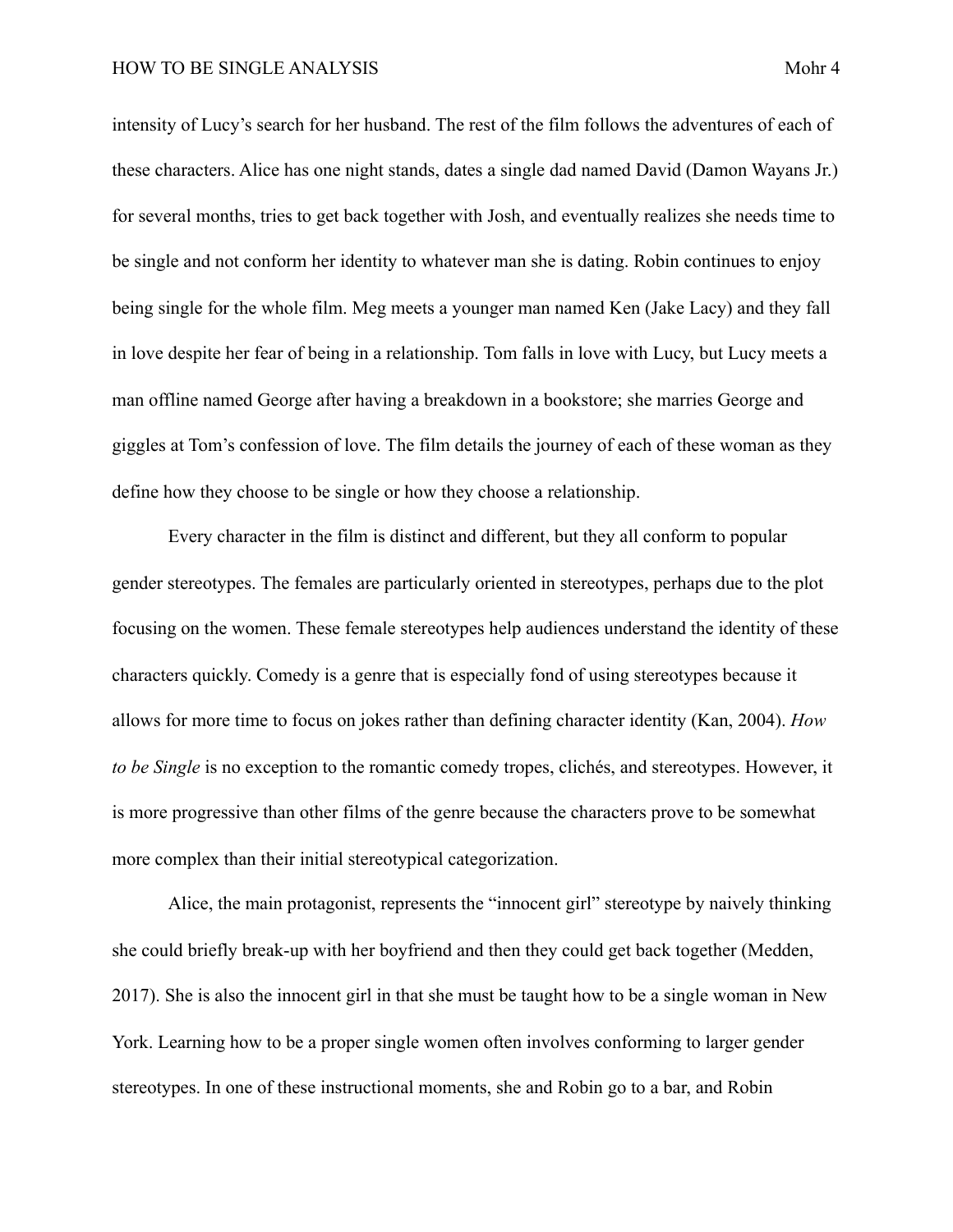instructs her to "go get [them] some drinks" (Ditter, 2016). Alice takes out her wallet, Robin grabs it and declares, "No you don't buy the drinks, boys buy the drinks" (Ditter, 2016). Later on, Robin comments on Alice's apparently large quantity of pubic hair by calling it a "long term relationship pussy" (Ditter, 2016). Both of these moments are surrounded with jokes to soften the fact that this enforces gender scripts that say women should look a certain way if they want to compete in the sexual market and that say men should buy things for women. However, these jokes are not maintained throughout the film. For example, Robin frequently brings her own alcohol to events and Alice pays the tab at times, both disproving that men should always pay. At the end of the film, Alice reveals herself to be more complex than the innocent girl stereotype. Although she does make mistakes with men, she learns to break free on her own rather than relying on a man to "save" her. By the end of the film she learns what being single means to her and how she wants to be single; in her case, that means there are no men in the picture. Alice decides to use single-dom as a chance to do the activities she wants to do that she may not get the opportunity to do in a relationship.

 The other women in the film also embody complexity while representing common female stereotypes. Meg represents the "spinster" through her lack of relationship at an older age and abnormal behavior by trying to push away the clearly interested Ken (Medden, 2017). She also enforces the stereotype that pregnant women are overly emotional and hormonal as she gets extremely angry anytime somebody calls her crazy while pregnant. However, conversations about her becoming a mother never center on her lack of a husband or partner – she simply wants a child and there does not need to be a father. Although she does represent the norm that women should be mothers, her lack of desire to have a father in the picture counters the norm. Her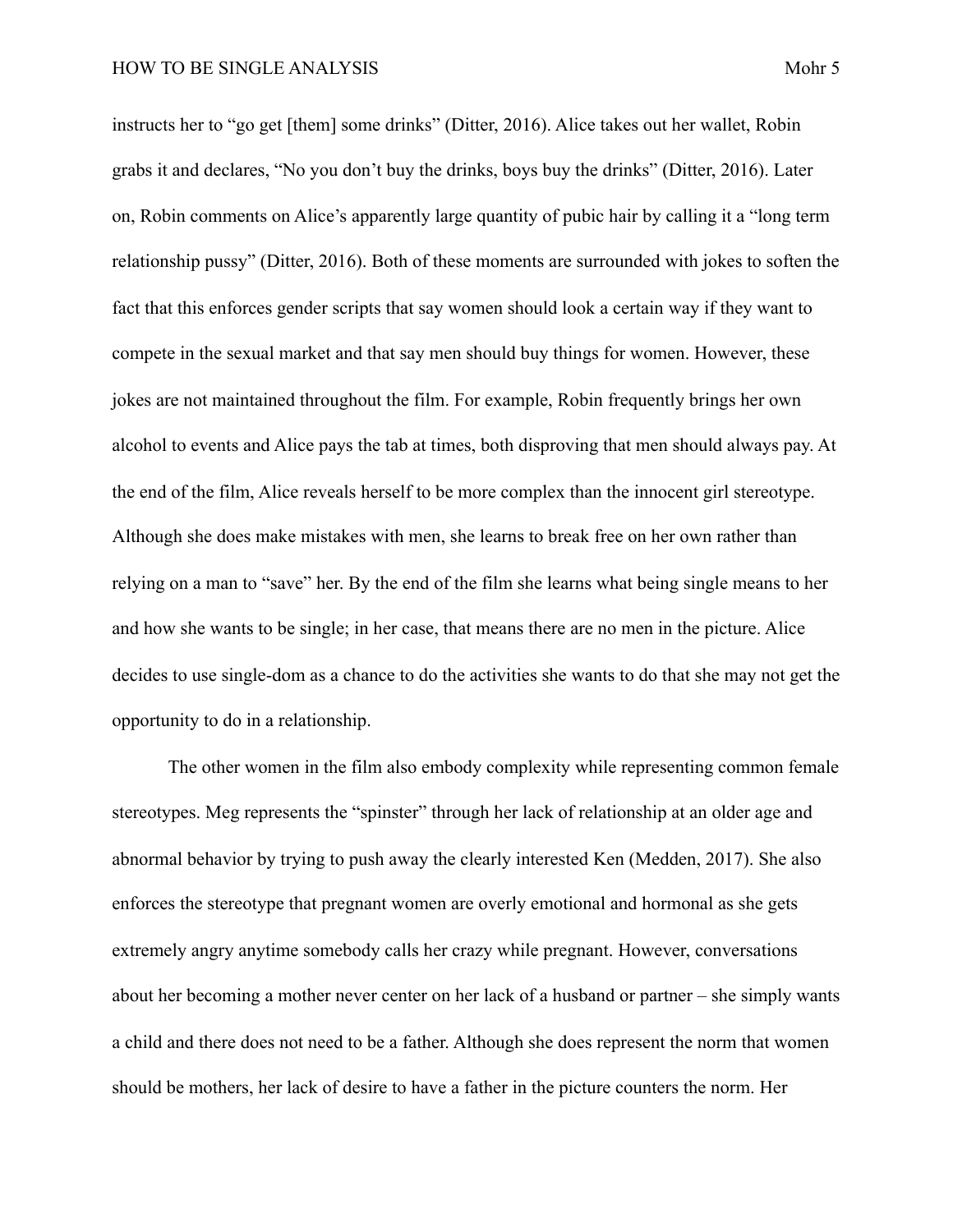relationship with Ken further breaks Hollywood convention because she is the doctor and he is a receptionist. The film comments on the reversal of these roles when Meg asks "what is the male version of a receptionist" and he answers "receptionist" (Ditter, 2016). Ken also is thrilled about the prospect of becoming a stay-at-home dad and Meg being the breadwinner. Therefore, although Meg falls into the spinster and overly emotional pregnancy categories, she blatantly reverses stereotypes about how a woman should be a mother. A woman's role as a mother is one of most defined cultural stereotypes, so Meg's defiance of norms is a notable step forward.

 Lucy represents the "shrewish wife", particularly through her intense desire to get married and in comparison to the carefree, fun Tom (Medden, 2017). She is neurotic, direct and knows what she wants in a man, although she is not powerful enough to be an iron maiden. She is arguably the most stereotypical and least likable of all the characters. There is some punishment for her unappealing behavior because it results in public break-down. Then she meets somebody offline instead of through her many algorithms, teaching audiences how ridiculous her behavior was. However, she ultimately gets what she wants in the end and is happy. Rather than falling for her foil character Tom - who, in conventional romantic comedy tropes, would be her final love as he teaches her how to be more free - she meets a man who accepts her for who she is (McDonald, 2007). She achieves her goal of marrying a man eighteen months after meeting him. Ultimately, although she does not transform her stereotype by the end of the film, it is progressive that she does not shed her negative stereotype and remains a protagonist.

 Robin is the main female character that cannot be easily placed within a formula. A general stereotype is that a "good" woman is respectful, monogamous, and focused on family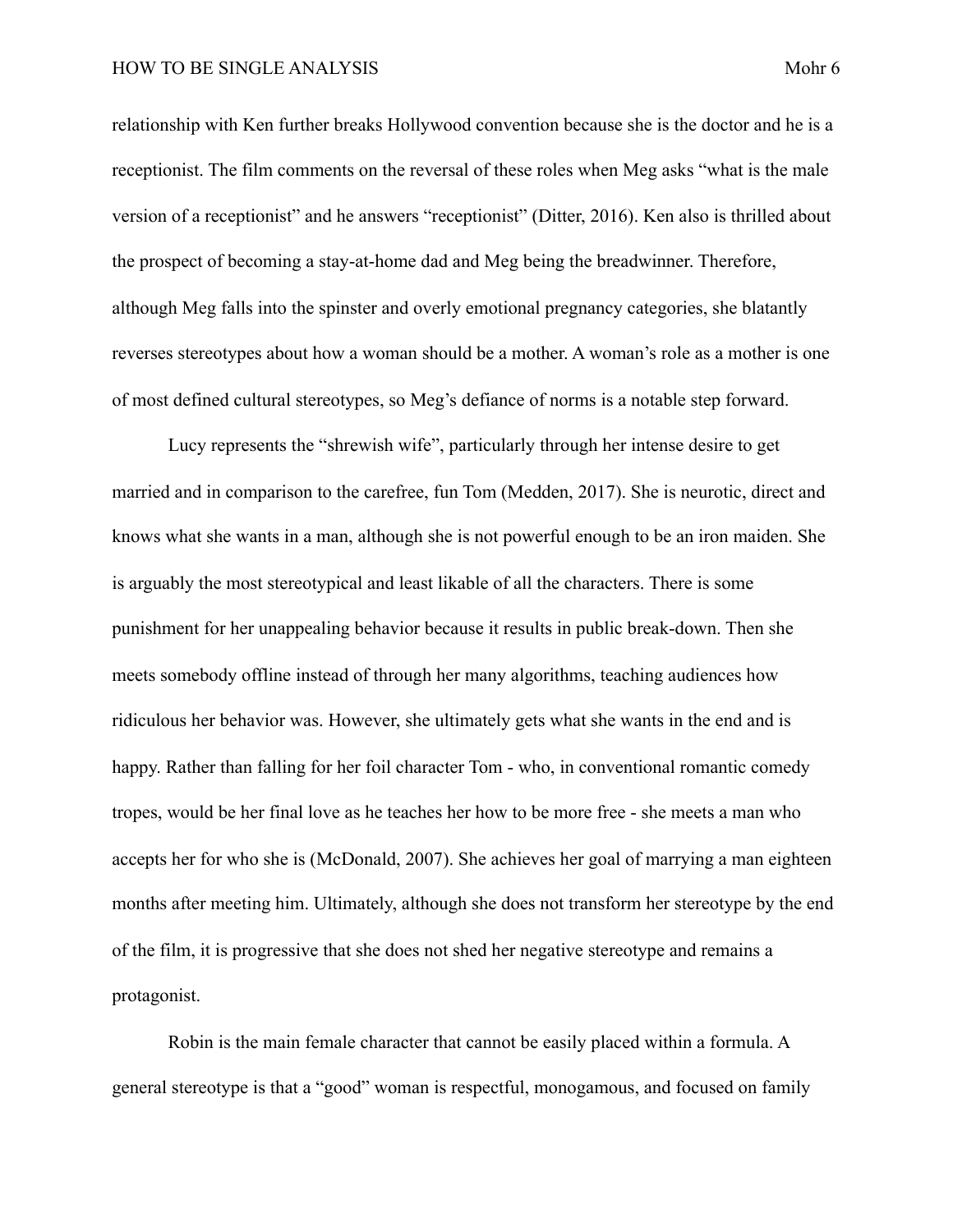(Medden, 2017). Robin disobeys all these qualities with her constant partying, drugs, and inability to even remember who she sleeps with. Despite her characterization as a "bad" woman, she is equal to the other female protagonists. The film makes no effort to change her behavior. By the end of the film, she is still extremely happy to continue with her adventurous lifestyle. There have been more TV and films in recent years that celebrate a woman's right to sleep with many men and go out until the early hours of the morning, such as *Sex and the City* and *Trainwreck*, but these generally all end with the promiscuous female finding her mate and settling down into a monogamous relationship (Lee, 2016). In contrast, there is never a man who almost sways Robin from her chosen path of singleness. This is defiant to gender norms. It could be argued that Robin falls into the manic pixie dream girl category, but rather than existing to inspire men she exists to inspire Alice (Medden, 2017). Instead of being defined through the eyes of a male, as is characteristic of a manic pixie dream girl, she is defined through the eyes of a female friend. Therefore, even if she falls into a stereotypical category she does not do so in a traditionally stereotypical manner.

 The majority of the female characters embody common female stereotypes, but they all break the formula in different ways. *How to be Single* is certainly not the most progressive film out there. It is a predominately white and heteronormative film. Most of the comedy revolves around the stereotypes, which likely reinforces these as defining female attributes (Kan, 2004). The characters evolve, but are still relatively two-dimensional instead of complex beings. However, it does not let these stereotypes dictate the entire plot of the film. It uses these stereotypes to break typical romantic comedy tropes and create somewhat more complex characters. It is also does not rely on all stereotypes; for example, it makes no reference to the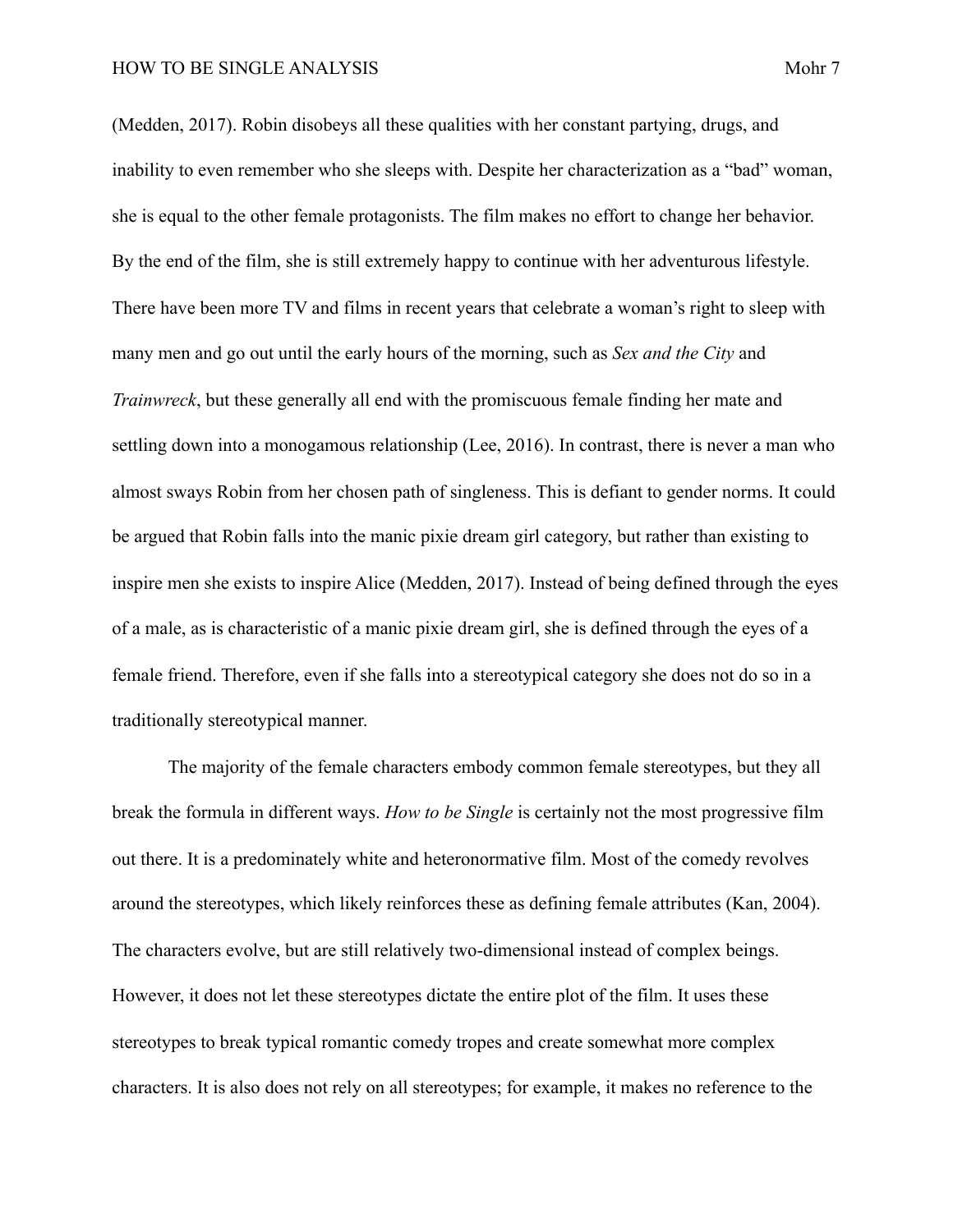appearance, weight, or ethnicity of any of the characters which is a refreshing change from most comedies (Lee, 2016). Perhaps most significantly, the plot emphasizes a woman's autonomy to choose her own path and define what being single means to her. There is not a singular path the characters must follow. Overall, *How to be Single* is not a revolutionary or blatantly progressive film. Nevertheless, it takes baby steps in a genre wrought with gendered stereotypes and tropes, inspiring hope for more progressive content in the future.